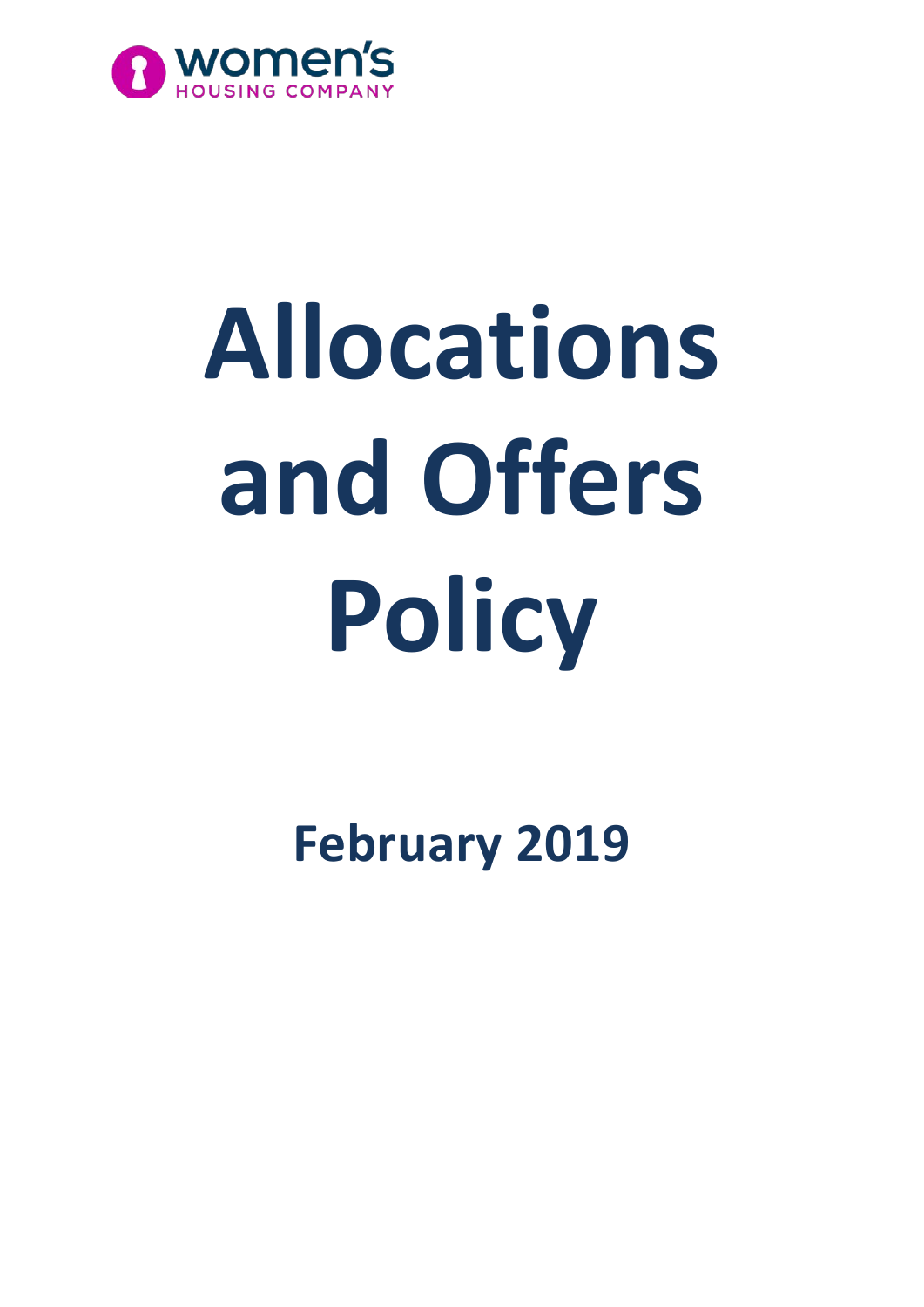

# Contents

| $\mathbf{1}$   |     |  |
|----------------|-----|--|
| $\overline{2}$ |     |  |
|                | 2.1 |  |
|                | 2.2 |  |
|                | 2.3 |  |
| 3              |     |  |
|                | 3.1 |  |
|                | 3.2 |  |
|                | 3.3 |  |
| $\overline{4}$ |     |  |
|                | 4.1 |  |
|                | 4.2 |  |
|                | 4.3 |  |
|                | 4.4 |  |
| 5              |     |  |
|                | 5.1 |  |
|                | 5.2 |  |
|                | 5.3 |  |
|                | 5.4 |  |
|                | 5.5 |  |
| 6              |     |  |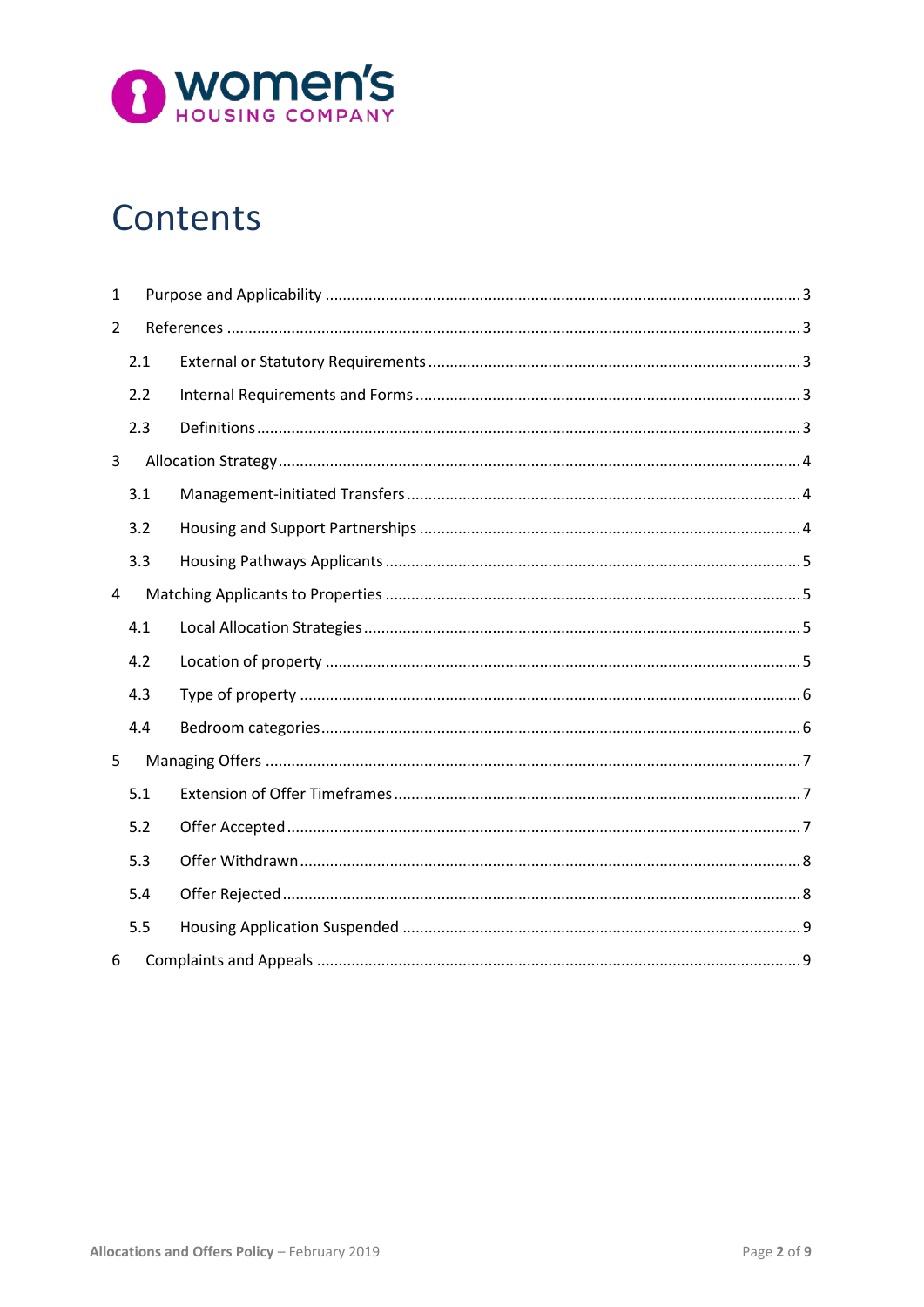

# <span id="page-2-0"></span>**1 Purpose and Applicability**

This policy describes how the Women's Housing Company (WHC) manages the allocation of social housing properties and makes offers of Social Housing, in accordance with *[Housing Pathways](https://www.facs.nsw.gov.au/housing/help/applying-assistance/housing-pathways) policies*, to ensure legal and contractual requirements are met and the organisation maintains financial sustainability.

The policy applies to all Social Housing properties managed by the WHC. The policy applies to all WHC staff, Social Housing applicants and WHC Social Housing tenants wanting to transfer to a different property.

For allocations and offers information relevant to Transitional Housing, Transitional Housing Plus – DV, and Affordable Housing, refer to the *[Transitional Housing Policy](http://www.womenshousingcompany.org.au/uploads/tenants/housing-services/Transitional-Housing-Policy---August-2018-051228.pdf)*, the *[Transitional Housing Plus –](http://www.womenshousingcompany.org.au/uploads/tenants/housing-services/Transitional-Housing-Plus-Policy---Sept-2018-004039.pdf) DV Policy* and the *[Affordable Housing Policy](http://www.womenshousingcompany.org.au/uploads/tenants/housing-services/Affordable-Housing-Policy---August-2018-051031.pdf)*.

The *[Customer Service Charter](http://www.womenshousingcompany.org.au/uploads/tenants/housing-services/Customer-Service-Charter-044752.pdf)* and *[Customer Rights and Responsibilities](http://www.womenshousingcompany.org.au/uploads/tenants/housing-services/Customer-Rights-and-Responsibilities-044804.pdf)* guide the interactions between the WHC, applicants and tenants.

# <span id="page-2-1"></span>**2 References**

#### <span id="page-2-2"></span>**2.1 External or Statutory Requirements**

This policy complies with the following external legislation or requirements:

- Housing Act 2001
- Community Housing Providers (Adoption of National Law) Act 2012
- Social Housing Eligibility and Allocations Policy Supplement
- Housing Pathways Policies
- NSW Community Housing Access Policy
- NSW Community Housing Eligibility Policy

#### <span id="page-2-3"></span>**2.2 Internal Requirements and Forms**

This policy refers to the following internal documents, which are available on the WHC website:

- *Rental Subsidy Application*
- *Centrepay Deduction Authority*
- *Centrelink Multiple Consent and Authority*

#### <span id="page-2-4"></span>**2.3 Definitions**

**Housing Pathways** is the way applications for housing assistance are managed in NSW. It is a partnership between the NSW Department of Family and Community Services (FACS), including the Aboriginal Housing Office (AHO) and the Housing Contact Centre (HCC), and participating Community Housing Providers (CHPs). Housing Pathways provides a single application process with common eligibility and prioritisation guidelines and a standardised assessment process, regardless of which housing provider is approached by an applicant, using a 'no wrong door' protocol.

**NSW Housing Register** is the single waiting list for housing assistance across NSW, where eligible applications are registered and from which FACS Housing, the AHO and participating CHPs make offers of housing.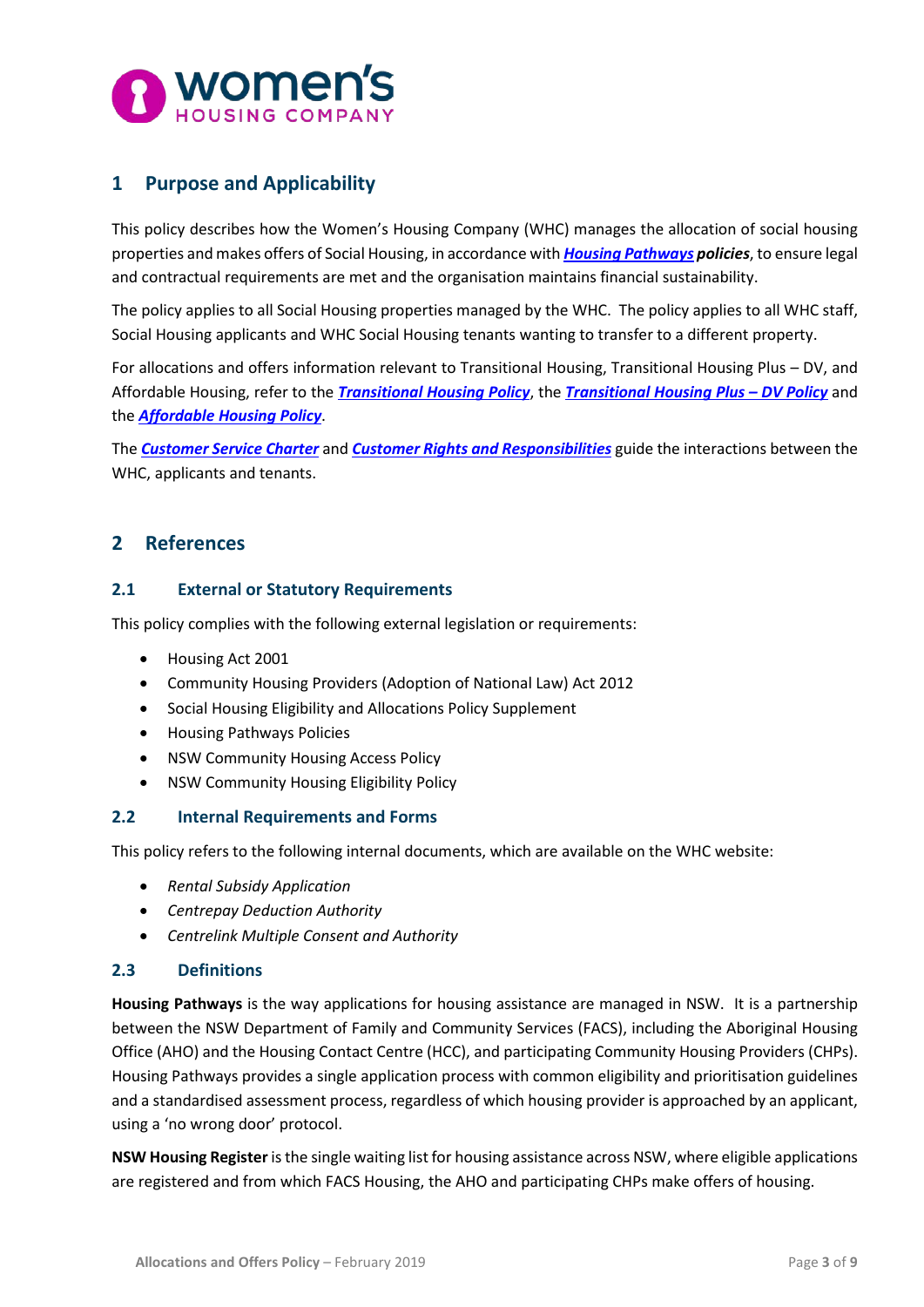

**Social Housing** is subsidised rental accommodation provided by not-for-profit, non-government or government organisations to assist people who are unable to access suitable accommodation in the private housing market. Social housing includes public housing and community housing as well as other housing assistance services and products.

The following terms are used in this document, with specific meaning:

- "may" is an acceptable action or requirement but not mandatory
- "must" or "shall" or "will" designates a mandatory requirement or action

# <span id="page-3-0"></span>**3 Allocation Strategy**

The WHC manages the allocation of tenancies for the social housing properties leased and owned by the WHC. FACS Housing Pathways policies guide the allocation of housing assistance.

As the mission of the WHC is to provide housing assistance and support to women, single women are prioritised when allocating a vacant studio or one bedroom property. For properties with two or more bedrooms, women who require a live-in carer to remain living independently in the community and women with children are prioritised, depending on property classification, configuration, and amenity.

When a vacant property becomes available, the WHC will make allocations to address the following priorities:

- 1. Management-initiated transfers of existing WHC tenants
- 2. Housing and Support Partnerships
- 3. Housing Pathways applicants:
	- a) Priority approved tenant-initiated transfer applicants
	- b) Priority approved applicants
	- c) General tenant-initiated transfer applicants
	- d) General wait-turn applicants

#### <span id="page-3-1"></span>**3.1 Management-initiated Transfers**

Management-initiated transfers are undertaken where the WHC is required to relocate a tenant to another property for management purposes. These allocations are managed separately from the Housing Pathways policies and do not reference the NSW Housing Register. Refer to the *During A Tenancy Policy*.

#### <span id="page-3-2"></span>**3.2 Housing and Support Partnerships**

The WHC supports the principles of Housing First and works in partnership under formal agreements with the NSW Government and support providing organisations to provide long-term housing for vulnerable women (e.g. rough sleepers, mental health issues, escaping domestic and family violence, etc.).

The support provider assesses a client's suitability for a Housing First solution and enters into a formal support plan with the client. Nominated applicants must be eligible for social housing and ideally be priority approved on the NSW Housing Register but not necessarily at the top of the list when housing is offered.

All tenants must have a formal support plan in place and must be actively engaged in support, unless mutually agreed between the tenant, the WHC and the support provider.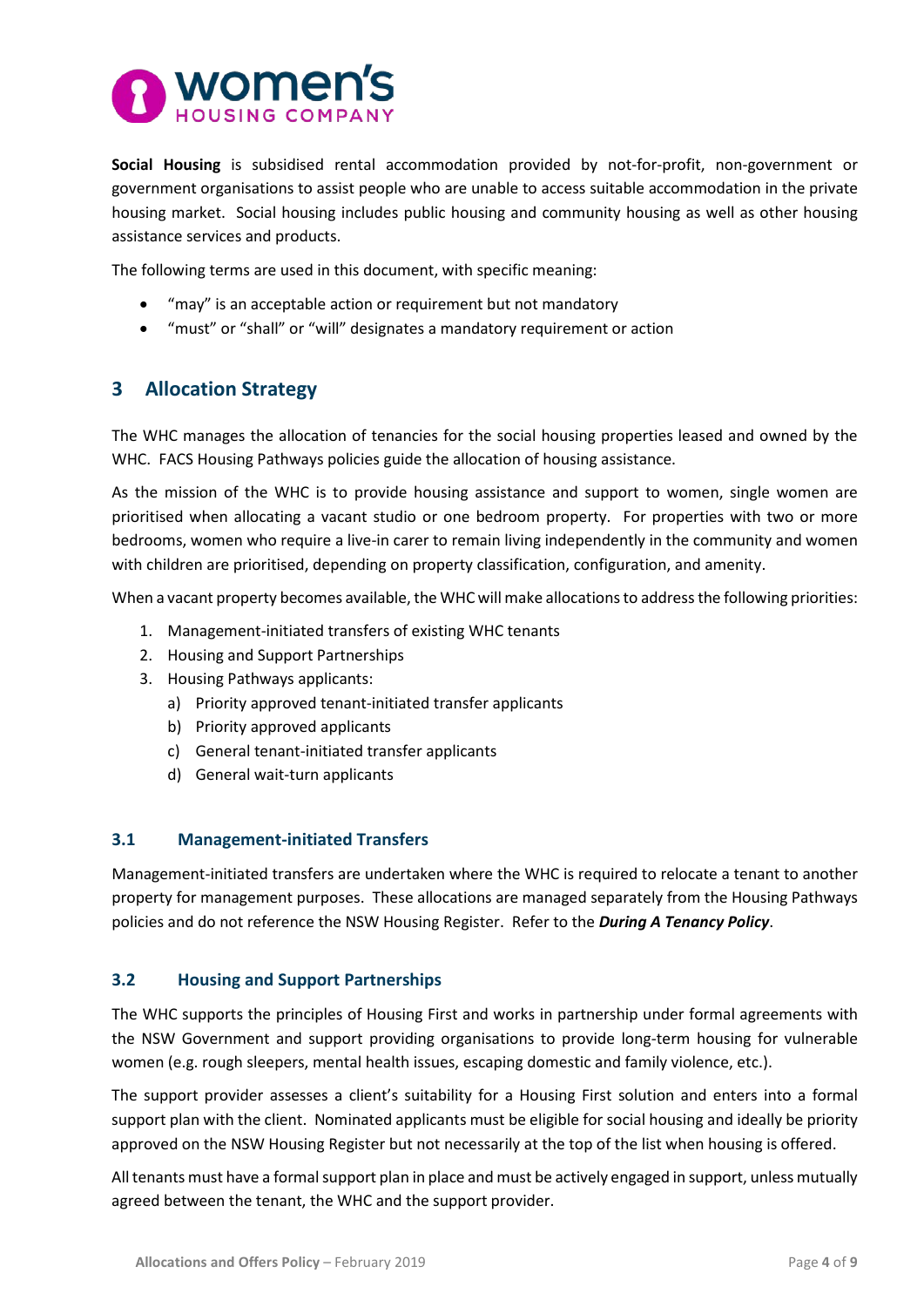

#### <span id="page-4-0"></span>**3.3 Housing Pathways Applicants**

To enable all social housing providers to respond appropriately to the changing needs of existing tenants, and to maximise the utilisation of the properties they manage, applicants who are priority approved for a transfer are assisted before others on the NSW Housing Register.

Priority approved applicants are assisted next, recognising their priority needs for more urgent housing assistance.

Existing tenants of any social housing provider who have applied for a transfer, but without priority approval, and general applicants who are not assessed as priority, are offered assistance in turn, based on the length of time since their application was lodged, their specific housing needs and their selected allocation zone.

# <span id="page-4-1"></span>**4 Matching Applicants to Properties**

The WHC will consider the needs of eligible applicant households subject to availability of suitable properties. When allocating a property or group of properties, the WHC also considers the need to support the peace and quiet enjoyment of existing tenants and communities, as well as particular features or restrictions of a property.

Due to the limited availability of vacant properties, applicants must demonstrate a need for a specific location, or a property with specific attributes. Special accommodation requirements may be due to medical, social, cultural, household complement, family or other support, or other factors.

#### <span id="page-4-2"></span>**4.1 Local Allocation Strategies**

A Local Allocation Strategy may be established for particular properties to ensure future allocations meet specific criteria. Some examples of additional considerations include property and building configuration, vulnerabilities of existing tenants, and restrictions imposed by private landlords. For this reason, not all allocations are made in accordance with the categories listed above.

One example of a Local Allocation Strategy is for seniors communities, which are groups of properties within a complex that are specifically for older people. To be matched to a property in a WHC seniors community, applicants must be aged 55 years or over, or Aboriginal or Torres Strait Islander applicants must be 45 years or over.

Applicants will only be matched to a property covered by a Local Allocation Strategy where the applicant's household profile meets all of the criteria specified for that property.

#### <span id="page-4-3"></span>**4.2 Location of property**

The WHC manages social housing properties across the majority of metropolitan Sydney. A vacant property is matched with applicants who have selected the allocation zone where the property is located.

Applicants must demonstrate a specific locational need for high demand areas such as the eastern suburbs and inner city, or if requesting specific suburbs within an allocation zone, and provide documentation substantiating that need cannot be met by residing elsewhere.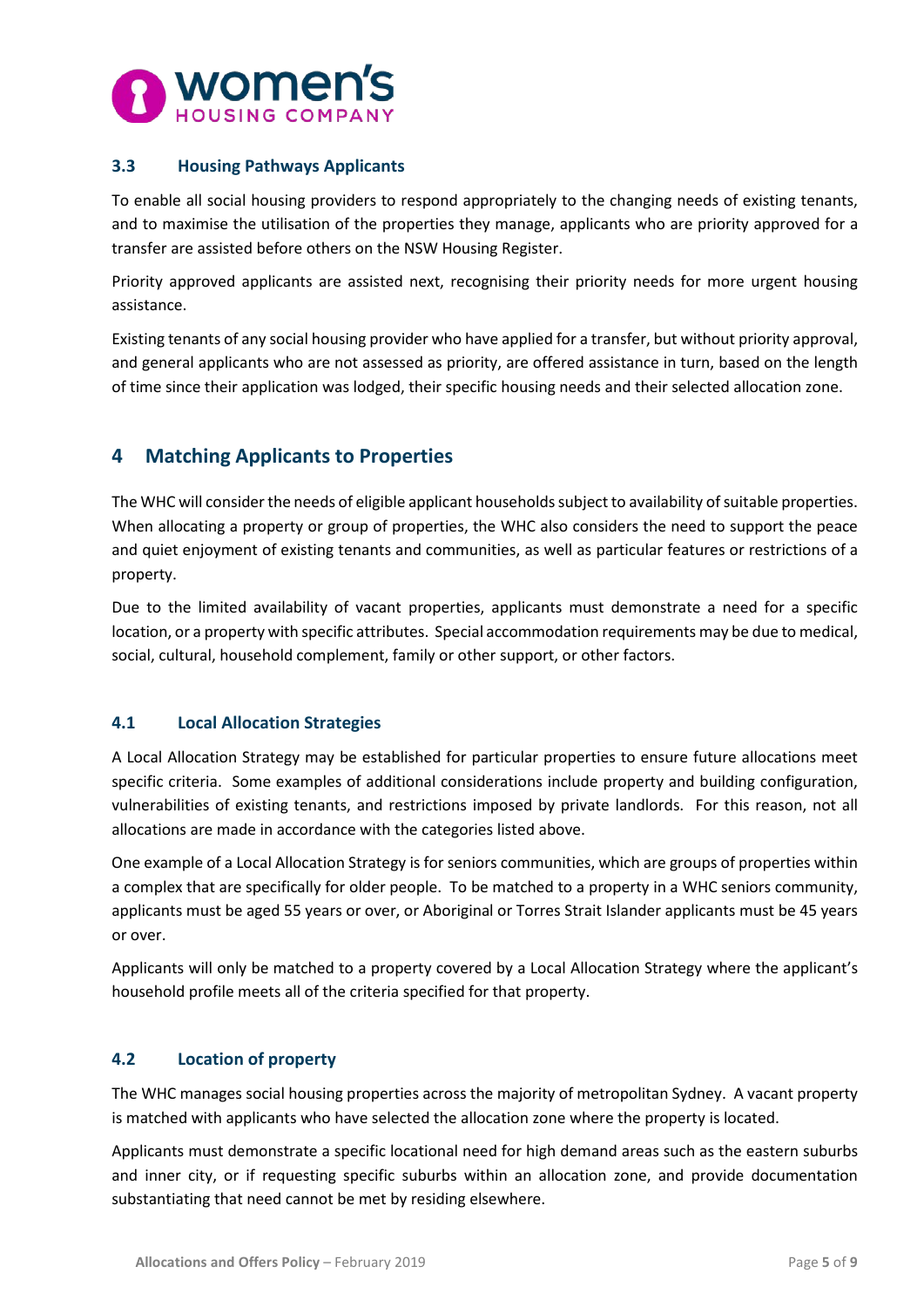

#### <span id="page-5-0"></span>**4.3 Type of property**

The majority of properties managed by the WHC are one and two bedroom units within low rise buildings. Some units may be in high rise buildings, some units may be studios (where the sleeping and living areas are combined). The portfolio includes a limited number of villas, townhouses and cottages, and some dwellings are modified for disability access.

Applicants must demonstrate a specific need for a property with disability modifications, ground floor or level access, limited number of steps, or evidence that a studio or high rise unit is unsuitable.

#### <span id="page-5-1"></span>**4.4 Bedroom categories**

The WHC standard allocation is for a single person to be matched with a studio or a one bedroom property. A couple will be matched with a one bedroom property. Where the applicant's household contains other people, a larger property will be allocated.

Where possible, the WHC seeks to maximise the use of larger properties by allocating to households that require additional bedrooms. This includes women who require a live-in carer, women with medical or disability requirements, women with children, women engaged with FACs to gain custody of children, and Aboriginal and Torres Strait Islander women.

For the definition of a live-in carer and the associated bedroom entitlement, refer to the *Live-In Carer Policy*.

If an applicant has a requirement for an additional bedroom due to a medical condition or disability, documentation from a general medical practitioner or medical specialist must be provided to support this need. This includes the need for an extra bedroom for a family member, carer or support worker to stay when providing regular short term periods of support (e.g. minimum of two nights per week or equivalent weeks over multiple times for the duration of the tenancy). Evidence is also required that the family member or temporary carer resides in another permanent tenancy.

The age, gender and number of children within a household will determine the bedroom entitlement at allocation. A person aged 18 years or more is considered an adult for this purpose. Children of the same gender up to the age of 18 years are expected to share a bedroom. Children of different gender are expected to share a bedroom until one child reaches 10 years of age. Where there is a large age gap between the children or behavioural factors, the WHC will consider requests for additional bedrooms.

Children are considered to be part of the household if there is a shared custody arrangement for a regular stay of three days and three nights per week or more. Children may stay for access visits but are not considered part of the household if they visit for less than three days and three nights per week.

In recognition of the family responsibilities of Aboriginal and Torres Strait Islander applicants, where there is a request for an extra bedroom, the WHC will match ATSI applicants to a property that has one more bedroom than the minimum bedroom entitlement for the household.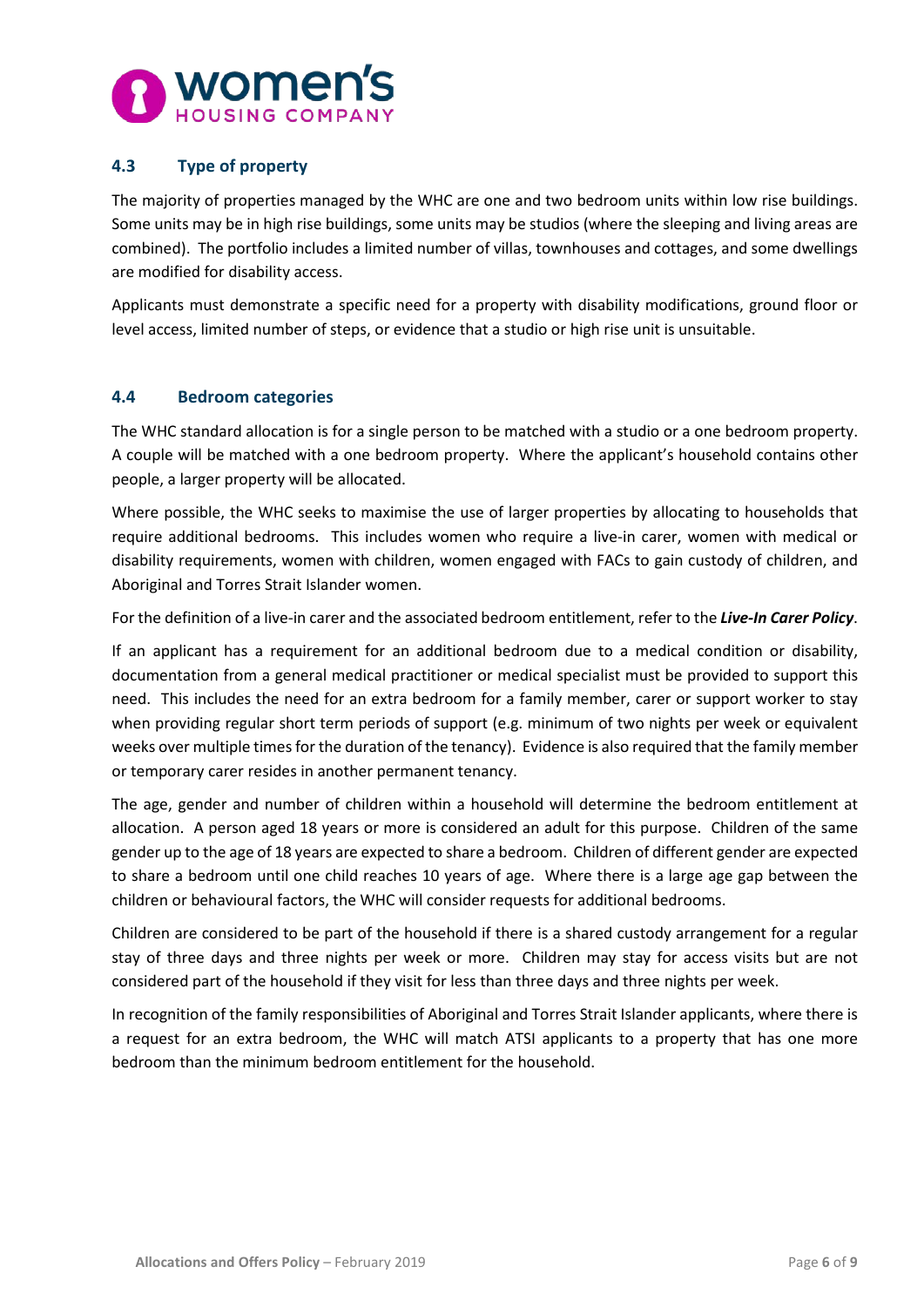

# <span id="page-6-0"></span>**5 Managing Offers**

Social housing applicants are entitled to two reasonable offers of alternative accommodation. The WHC complies with this Housing Pathways policy for all social housing allocations, with the exception of management-initiated transfers of existing WHC tenants, in which case only one reasonable offer is made. Refer to the *During A Tenancy Policy*.

When an applicant is matched to a property, the WHC attempts to contact the applicant to conduct an assessment, in order to confirm the applicant's eligibility for social housing, check the household complement and review the property requirements. Where eligibility is confirmed and the property and applicant's requirements match, the offer is formalised and the applicant is invited to view the property.

#### <span id="page-6-1"></span>**5.1 Extension of Offer Timeframes**

Due to the limited number of vacancies and the number of eligible applicants on the NSW Housing Register, applicants are required to respond to contact, inspect offered properties, communicate their acceptance or rejection of offers and sign a tenancy agreement within tight timeframes, as detailed in Housing Pathways polices.

Where these timeframes cannot be met by applicants, unless evidence of special circumstances is provided, the housing application may be by-passed or suspended.

Timeframes may be extended for applicants who are unable to inspect an offered property within two business days of receiving the offer due to reasons such as:

- Applicant is suffering from an illness; or
- Applicant has a disability or medical condition that requires support to view the property; or
- Applicant has to travel a long distance to view the property; or
- There is a formal support arrangement (i.e. for people with impaired decision making) that requires a third party to approve the suitability of a property.

Timeframes may be extended for applicants who are not able to sign a tenancy agreement within one week of accepting an offer due to reasons such as:

- Applicant has serious health issues or a disability; or
- Applicant is experiencing a family crisis or emergency; or
- Applicant has a current rental lease in the private market.

#### <span id="page-6-2"></span>**5.2 Offer Accepted**

An offer of social housing is considered to be accepted when an applicant inspects the property, agrees to the relevant terms and conditions and signs a tenancy agreement.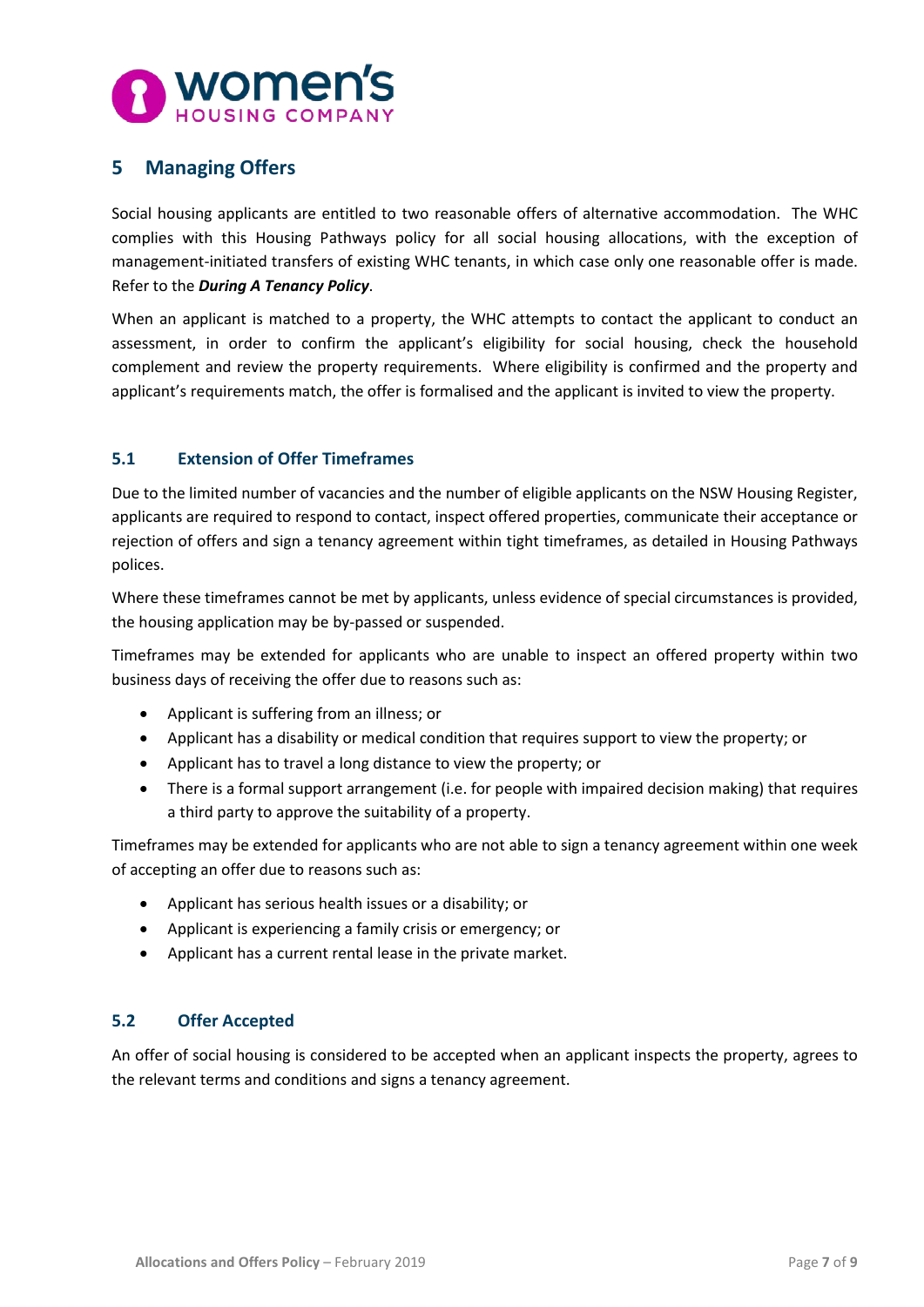

#### <span id="page-7-0"></span>**5.3 Offer Withdrawn**

After matching an applicant to a property, the WHC may withdraw an offer under the following circumstances:

- The property is required for an applicant with more urgent needs; or
- Offer details were not provided to the applicant as they do not meet the eligibility criteria; or
- Offer details were not provided to the applicant as their needs or circumstances have changed; or
- Applicant did not accept the offer and the WHC determined the applicant's decision was valid, based on information provided by the applicant and supporting evidence that the property did not meet their needs, such as:
	- o Medical Assessment Form
	- o Letter from their doctor or health care provider
	- o Letter from their support provider
	- o Letter from their employer.

#### <span id="page-7-1"></span>**5.4 Offer Rejected**

Where the WHC has attempted to contact an applicant to confirm eligibility prior to making an offer, and the applicant has failed to respond to contact, the offer is recorded as a rejection by the applicant.

Where the offer of housing matches the applicant's requirements as listed on the NSW Housing Register, and the applicant did not provide any new, substantiated information about their needs within the required timeframe, and there are no grounds for suspending the applicant's Housing Assistance Application, this is also considered to be a rejection of an offer.

An offer is also considered to be rejected where the offer of housing matches the applicant's requirements and the applicant has declined the offer due to not liking, or being unwilling to accept, the specific requirements of the WHC, such as the type and length of lease offered, or the requirement to pay a bond.

An offer is also considered to be rejected where the offer of housing matches the applicant's requirements, and the applicant has declined the offer for personal preference reasons that do not directly impact on the applicant's housing needs, including (but not limited to):

- Wanting gas instead of electricity
- Wanting a bath instead of a shower
- Wanting a property made of brick
- Wanting a different type of property (house, townhouse, villa or unit)
- Wanting to live on a specific floor or level in a block of units
- Wanting a seniors community property only
- Not liking the cladding, internal or external layout, design, or colour scheme of the property
- Not liking the neighbourhood
- Wanting a different street
- Wanting a different suburb (where specific locational need has not been established)
- Wanting to live near shops, family, medical (where specific locational need has not been established)
- Wanting the WHC to match them to a property due to the needs of their pet.